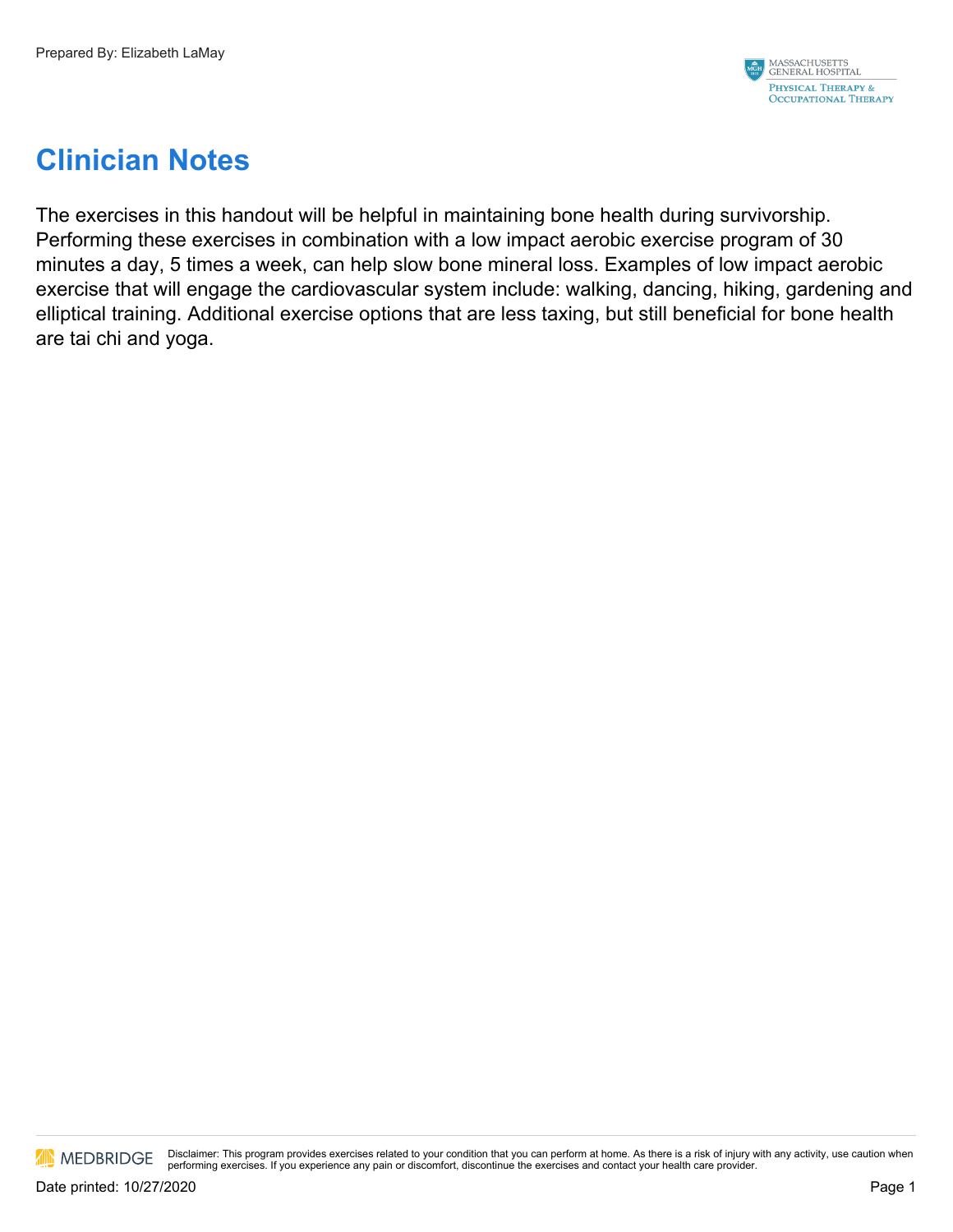# **Squat with Chair Touch**



### **Setup**

Begin in a standing upright position in front of a chair.

#### **Movement**

Lower yourself into a squatting position, bending at your hips and knees, until you lightly touch the chair. Return to the starting position and repeat.

### **Tip**

Make sure to maintain your balance during the exercise and do not let your knees bend forward past your toes.

If exercise is too hard, modify by holding onto a chair or counter for balance

MEDBRIDGE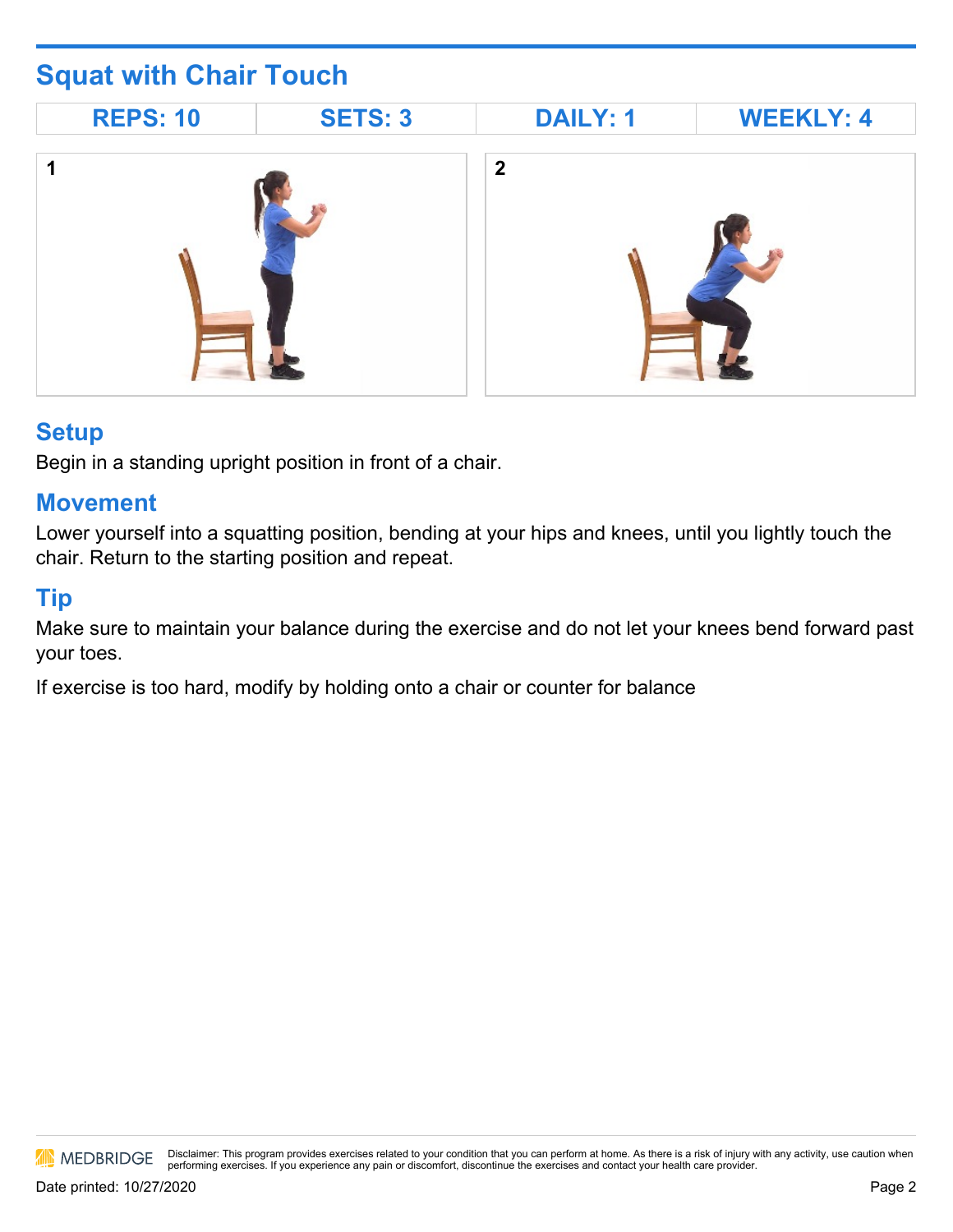# **Wall Push Up**



#### **Setup**

Begin in a standing upright position with your arms straight and your hands resting on a wall at shoulder height.

### **Movement**

Bend your elbows, leaning your body toward the wall, then push yourself back into the starting position and repeat.

#### **Tip**

Make sure to bend only at the elbows and keep the rest of your body straight during the exercise

MEDBRIDGE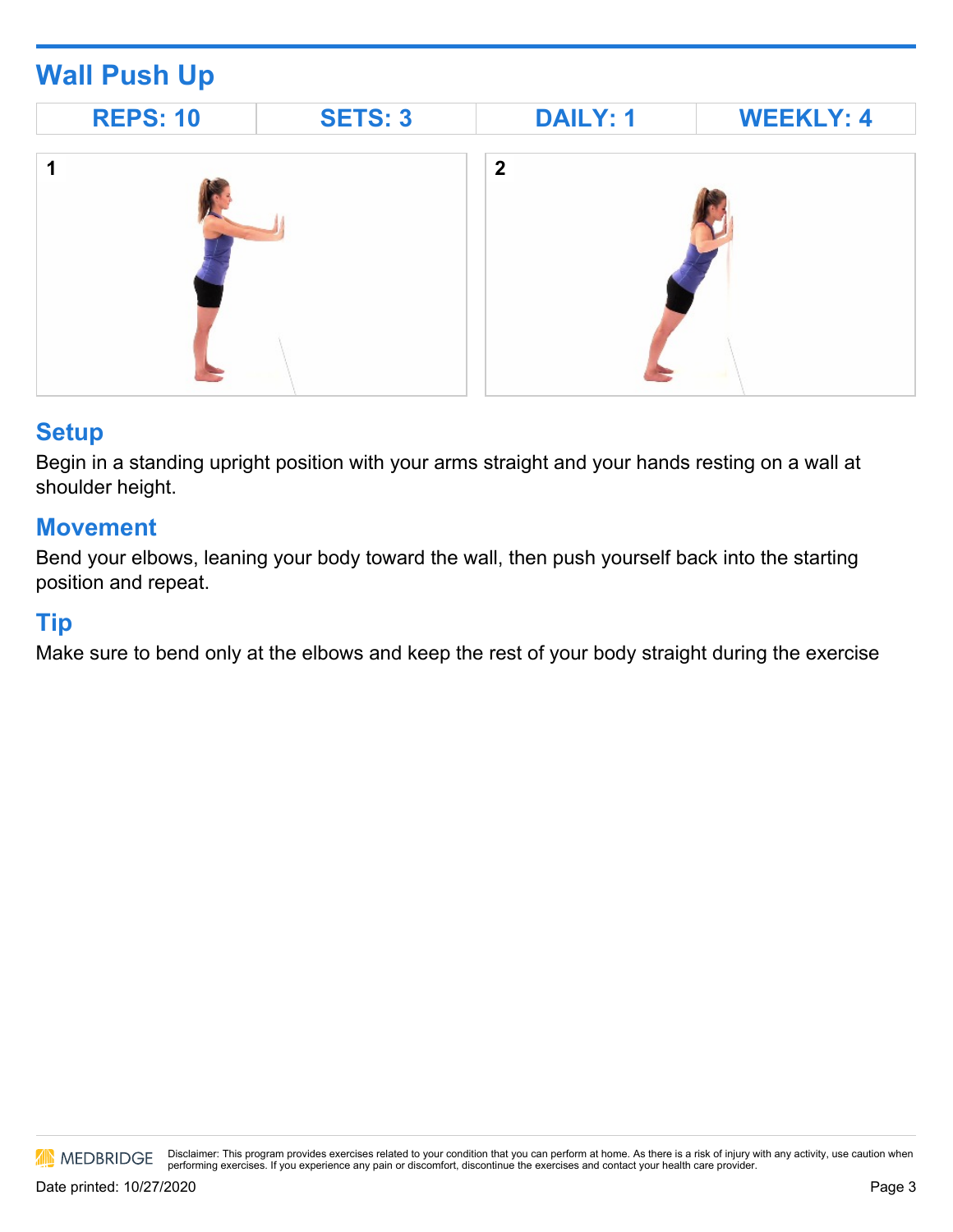# **Forward Step Up**



#### **Setup**

Begin in a standing upright position, with a step in front of you, holding onto a stable surface for support.

#### **Movement**

Step forward onto the step with one foot, then step up with your other foot. Step back down to the ground in the reverse order.

#### **Tip**

Try to make sure to start the movement by bending your knee first then lifting your foot up to the step. Maintain your balance during the exercise.

If exercise becomes easy, modify by performing step up without holding onto a stable surface

MEDBRIDGE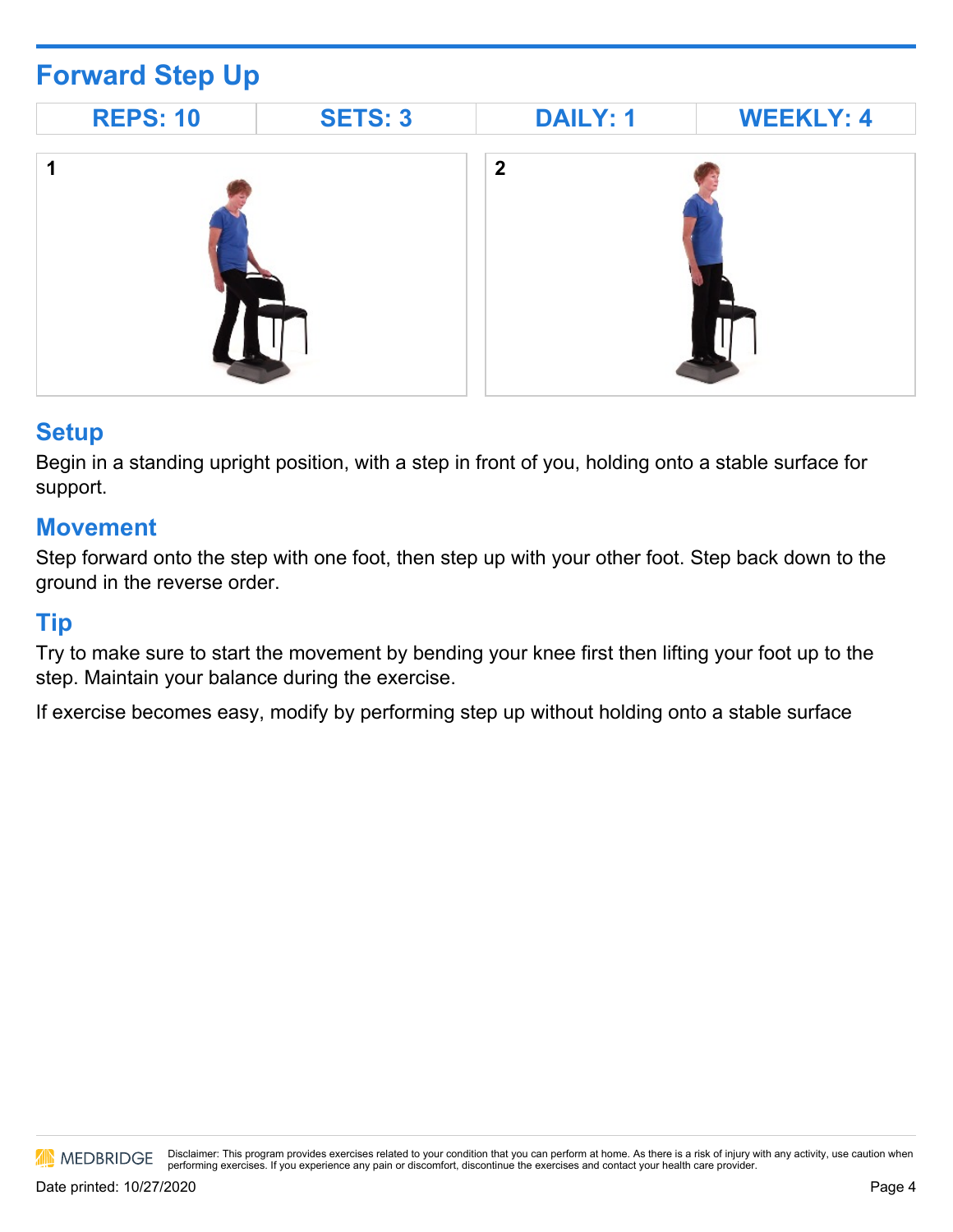# **Single Leg Stance**

| <b>SETS: 3</b> | <b>HOLD: 15</b><br><b>SECONDS</b> | <b>DAILY: 1</b> | <b>WEEKLY: 4</b> |
|----------------|-----------------------------------|-----------------|------------------|
| 4              |                                   | $\overline{2}$  |                  |

#### **Setup**

Begin in a standing upright position with your feet together and arms resting at your sides.

#### **Movement**

Lift one foot off the floor, balancing on your other leg. Maintain your balance in this position.

### **Tip**

Try not to move your arms away from your body or let your weight shift from side to side.

If exercise is too hard, modify by using 1-2 fingers on a counter or wall for balance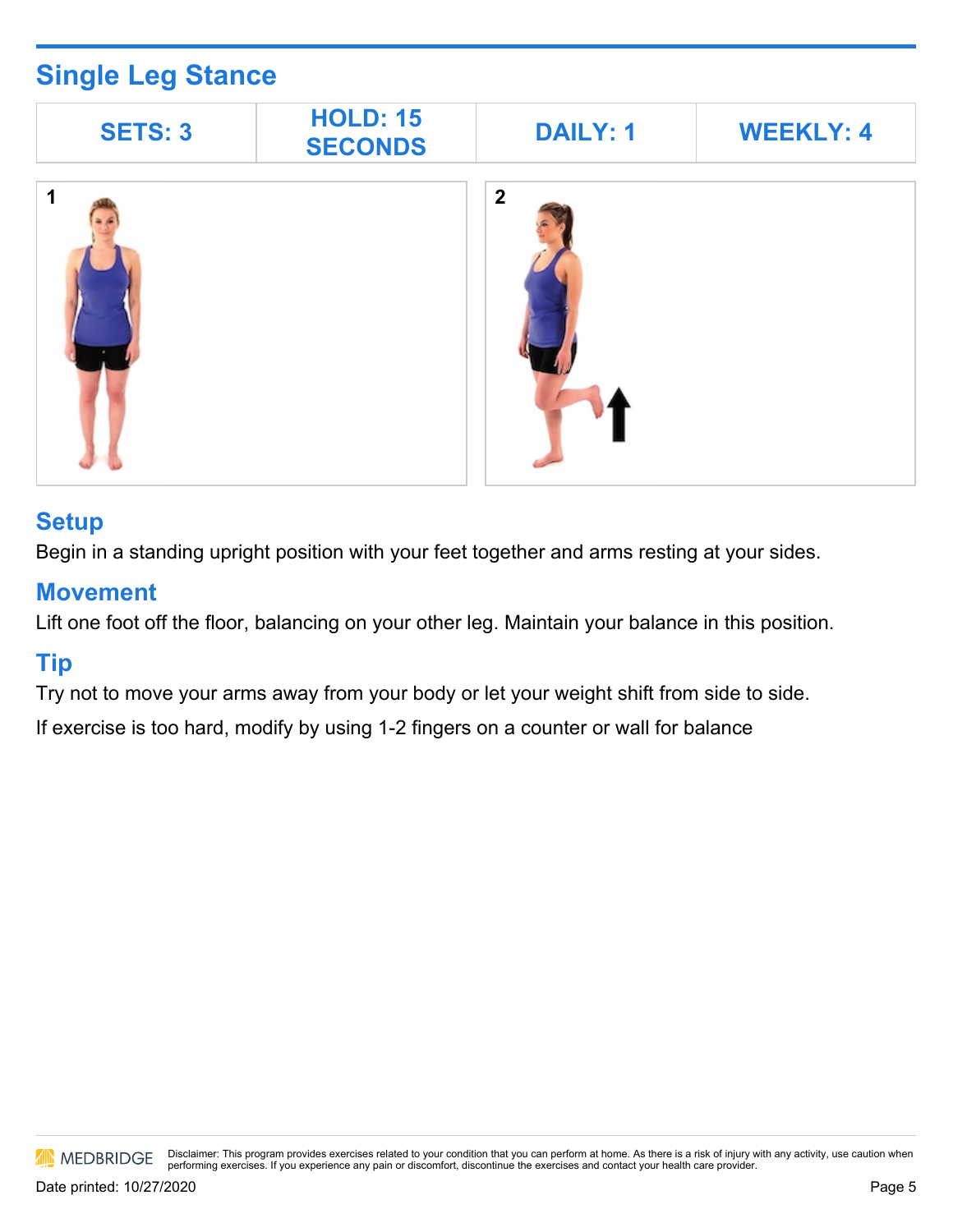## **Standard Plank**



#### **Setup**

Begin lying on your front, propped up on your elbows.

#### **Movement**

Engage your abdominal muscles and lift your hips and legs up into a plank position, keeping your elbows directly under your shoulders. Hold this position.

### **Tip**

Make sure to keep your back straight and maintain a gentle chin tuck during the exercise.

If exercise is too hard, modify by performing on knees

MEDBRIDGE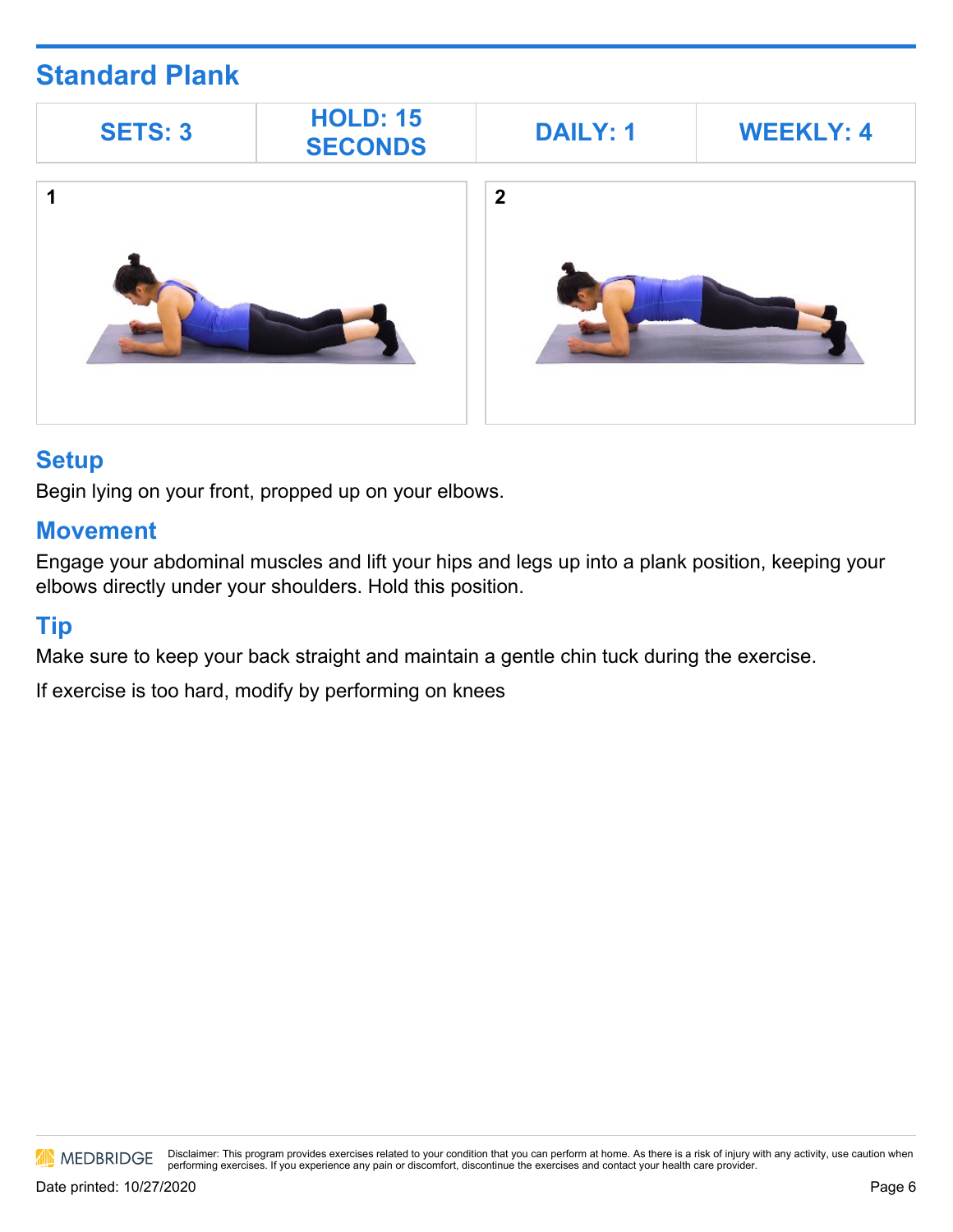# **Bird Dog**



### **Setup**

Begin on all fours, with your arms positioned directly under your shoulders.

### **Movement**

Straighten one arm and your opposite leg at the same time, until they are parallel to the floor. Hold briefly, then return to the starting position.

## **Tip**

Make sure to keep your abdominals tight and hips level during the exercise.

If exercise is too hard, modify by keeping arms on the ground and only straightening the legs

MEDBRIDGE